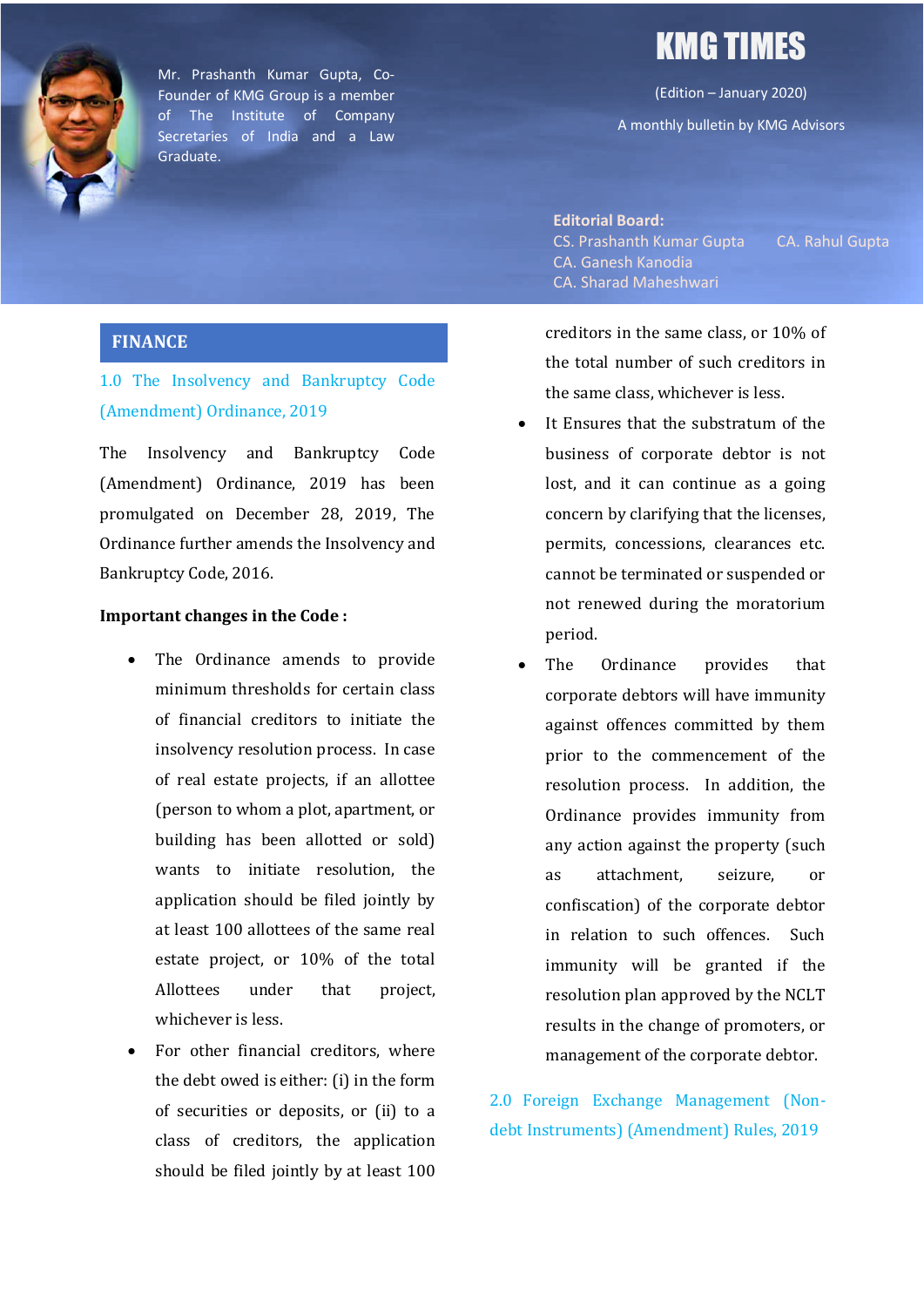The Foreign Exchange Management (Nondebt Instruments) (Amendment) Rules, 2019 has been notified vide Notification dated December 05, 2019, Which provides that:

- E-commerce marketplace entity with FDI shall have to obtain and maintain a report of statutory auditor by 30th of September every year for the preceding financial year confirming compliance of the e-commerce guidelines.
- In the pricing Guidelines which states that the price of equity instruments of an Indian Unlisted Indian company to be issued to a person resident outside India shall not be less than the price of valuation of equity instruments as per any internationally accepted pricing methodology for valuation on an arm's length basis duly certified by a Chartered Accountant or a Merchant Banker registered with the Securities and Exchange Board of India or a practicing Cost Accountant.

A new explanation have been inserted which states that In case of convertible equity instruments, the price or conversion formula of the instrument should be determined upfront at the time of issue of the instrument. The price at the time of conversion should not in any case be lower than the fair value worked out. at the time of issuance of such

**2 |** Page

instruments, in accordance with these rules.

3.0 The International Financial Services Centres Authority Bill, 2019

The International Financial Services Centres Authority Bill, 2019 have been passed by both the Houses.. Few important aspects of the Bill are:

- The Bill will apply to all International Financial Services Centres (IFSCs) set up under the Special Economic Zones Act. 2005.
- The Bill sets up the International Financial Services Centres Authority. It will consist of nine members, appointed by the central government.
- The Authority will regulate financial products (such as securities, deposits or contracts of insurance), financial services, and financial institutions which have been previously approved by any appropriate regulator (such as RBI or SEBI), in an IFSC.
- Other functions of the Authority includes Regulating any other financial products, financial services, or financial institutions in an IFSC, which may be notified by the central government, and recommending any other financial products, financial services, or financial institutions to the central government, which may be permitted in an IFSC.
- The Bill further provides that all transactions of financial services in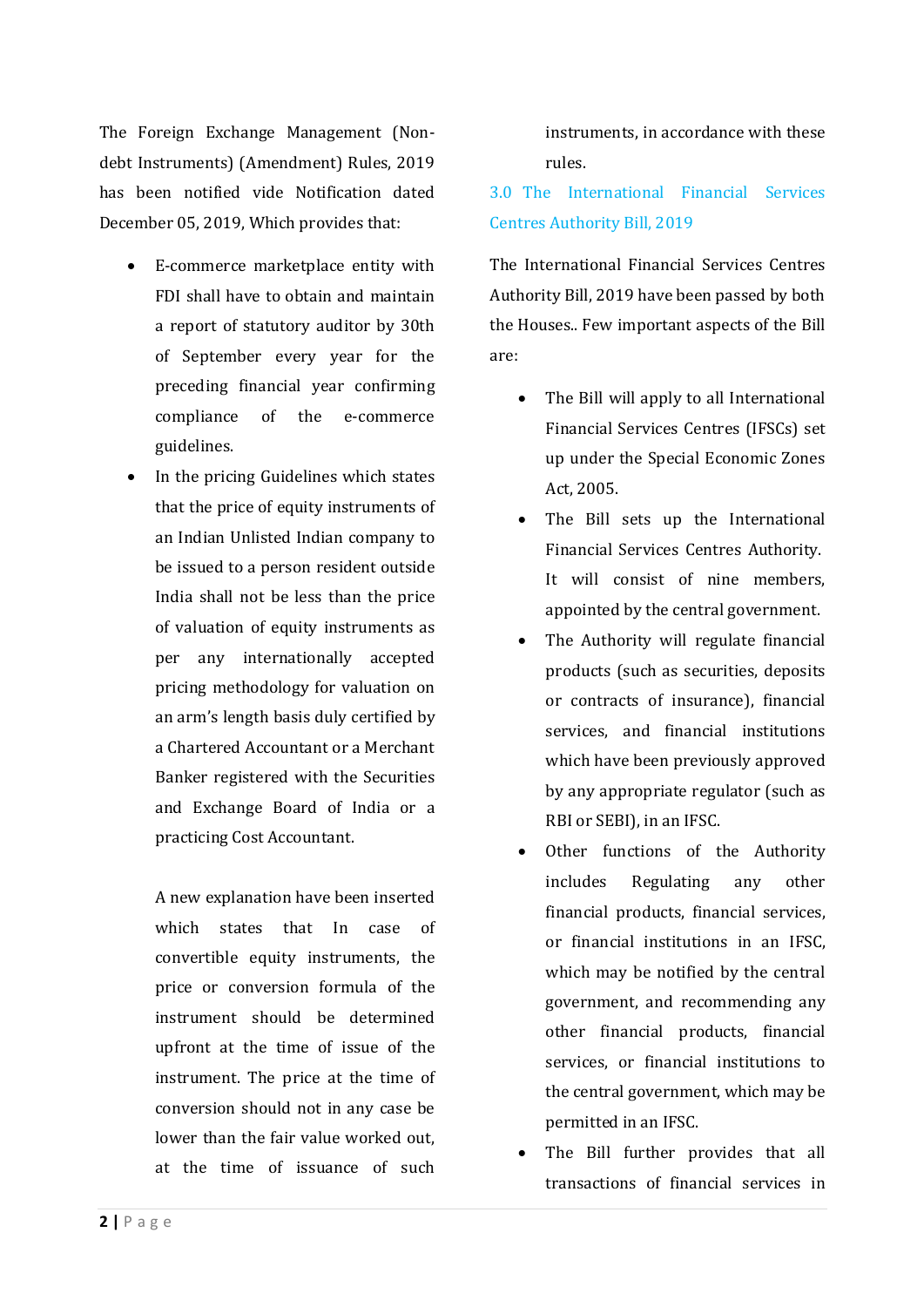IFSCs will be in such foreign currency as specified by the Authority, in consultation with the central government.

# 4.0 Extension of relaxation on the guidelines to NBFCs on securitisation transactions

The Reserve Bank of India has vide notification dated December 31, 2019, in pursuance to RBI Circular on "Relaxation on the guidelines to NBFCs on securitization transactions" has extended the relaxation provided therein till June 30, 2020.

#### **Corporate Laws**

# 1.0 Extension for filing CRA 4 (Cost Audit) Report)

The Ministry of Corporate Affairs has vide General Circular dated December 30, 2019, extended the last date for filing e-form No. CRA 4 for Financial year 2018-19 up to February 29, 2020 without payment of additional fees.

The said extension is given for the entire process starting from preparation of Annexures to the Cost Audit Report to submission of Cost Audit Report by the Cost Auditor to the Company, and Filing of Cost Audit Report by the Company with the Central Government.

# 2.0 Extension of last date of Filing of BEN 2 and REN 1

The Ministry of Corporate Affairs has extended the due date for filing of Form BEN -2 up to March 30, 2020 without levy of additional fees.

#### 3.0 Databank for Independent Directors

The Ministry of Corporate Affairs have earlier notified Companies (Creation and Maintenance of databank of Independent Directors) Rules, 2019, which provided for Creation and Maintenance of databank of Independent Directors. The Registration for Independent Directors' Databank has commenced from December 02, 2019.

#### 4.0 Special Court Notified for J & K

The Ministry of Corporate Affairs have vide Notification dated December 19, 2019, notified the Courts of Additional Sessions Judges Anticorruption, Jammu and Srinagar as Special Court for Union territory of Jammu and Kashmir.

#### **TAXATION**

1.0 Due date Notified for payment of tax, surcharge, penalty and interest under Income Declaration Scheme, 2016

The Central Board of Direct Taxes (CBDT) has notified January 31, 2020 as the due date up to which the tax, surcharge and penalty payable under Income Declaration Scheme, 2016 can be paid by the specified declarants. Accordingly, the persons who have made the declaration under section 183(1) of the Finance Act, 2016 but have not paid the tax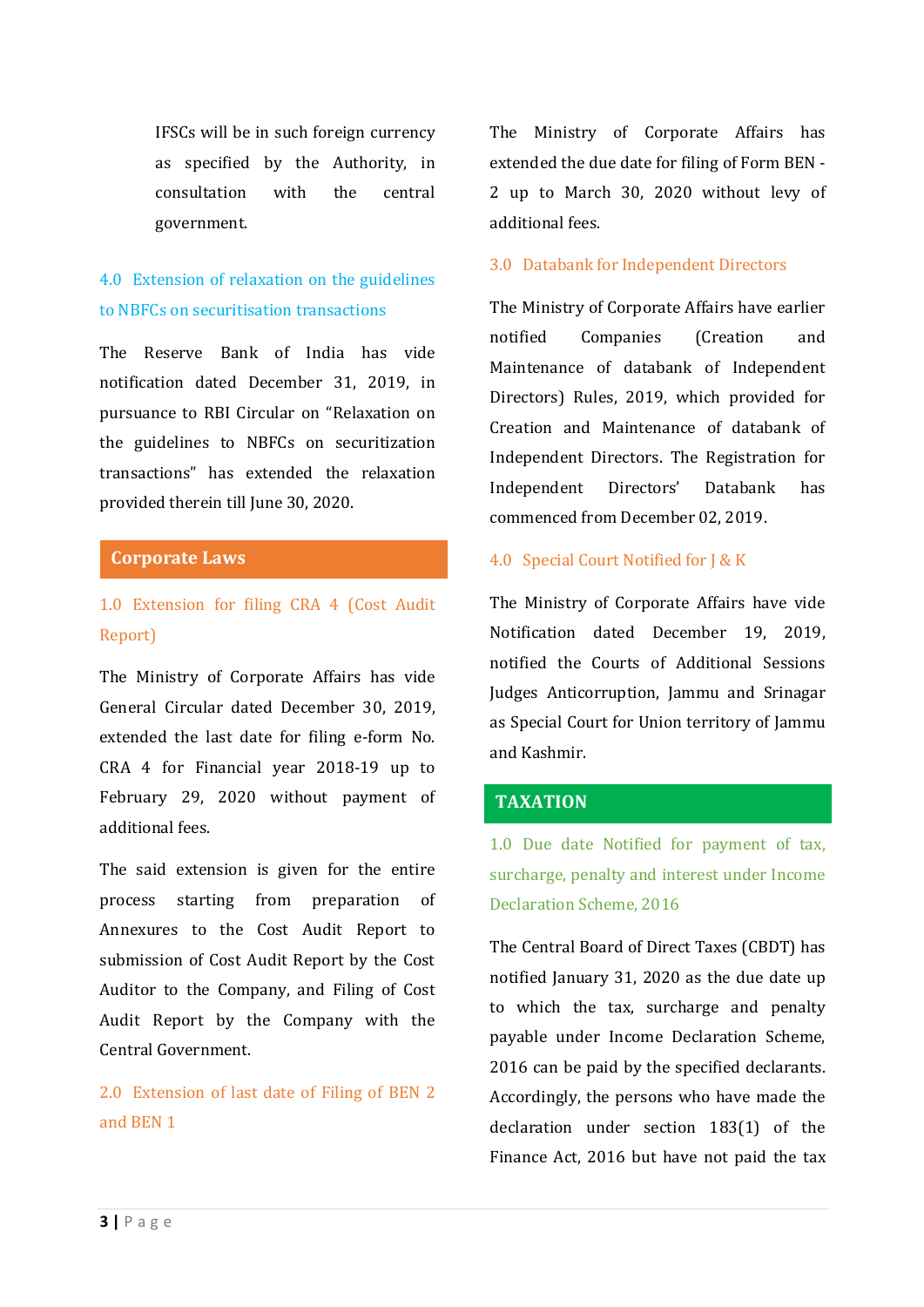and surcharge payable under section 184 and penalty payable under section 185 of the said Act, can pay the same along with interest at the rate of  $1\%$  per month or part of the month for the period commencing on the date immediately following the said due date as so notified and ending on the date of such payment.

# 2.0 Due dates notified for deposit of TDS and issue of TDS Certificate under section 194M

CBDT has extended the due date for furnishing the challan cum statement in form 26QD for TDS deducted during the period September, 2019 and October, 2019 under the section 194M of Income Tax Act 1961. from October 31, 2019 and November 30, 2019 respectively to December 31, 2019. Consequently, the due date of furnishing of the certificate of deduction of tax in Form 16D has also been extended for the tax deducted during the month of September, 2019 and October, 2019 to January 31, 2020.

3.0 Mandatory Modes of payments under section 269SU specified along with the due dates for the provision of facilities

Section 269SU was inserted in the Income-tax Act, 1961, vide the Finance Act, 2019, which provides that every person having a business turnover of more than Rs 50 Crores shall mandatorily provide facilities for accepting payments through prescribed electronic modes. CBDT has specified the above modes of payments as follows:

- Debit Card powered by RuPay;
- Unified Payments Interface (UPI) (BHIM-UPI); and
- Unified Payments Interface Quick Response Code (UPI QR Code) (BHIM-UPI OR Code)

In case of failure by the specified persons above to provide the facilities for the payments modes specified by January 31, 2020, penalty shall be leviable under section 271DB of the Income Tax Act, on the specified persons. The penalty for non-compliance with the provisions of Section  $269SU$  is Rs.  $5,000$ per day.

# 4.0 Recommendations made during the 38th **GST Council Meet**

- The due date for furnishing GST Annual Return and GST Reconciliation Form for Financial Year 2017-18 to be extended till January 31, 2020.
- Late filing fees to be waived for GSTR 1 for the period July, 2017 to November, 2019, if the same are filed by January 10, 2020.
- E way generation to be blocked for tax payers who have not filed the GSTR 1 for two tax periods (two months or two quarters as the case may be). The same is to be made applicable with effect from January 11, 2020.
- Actions to be taken for blocking of fraudulently availed Input tax credit.
- Input tax restriction of 20% in case of non-reflection of invoices/ debit notes in GSTR 2A, now reduced to 10% of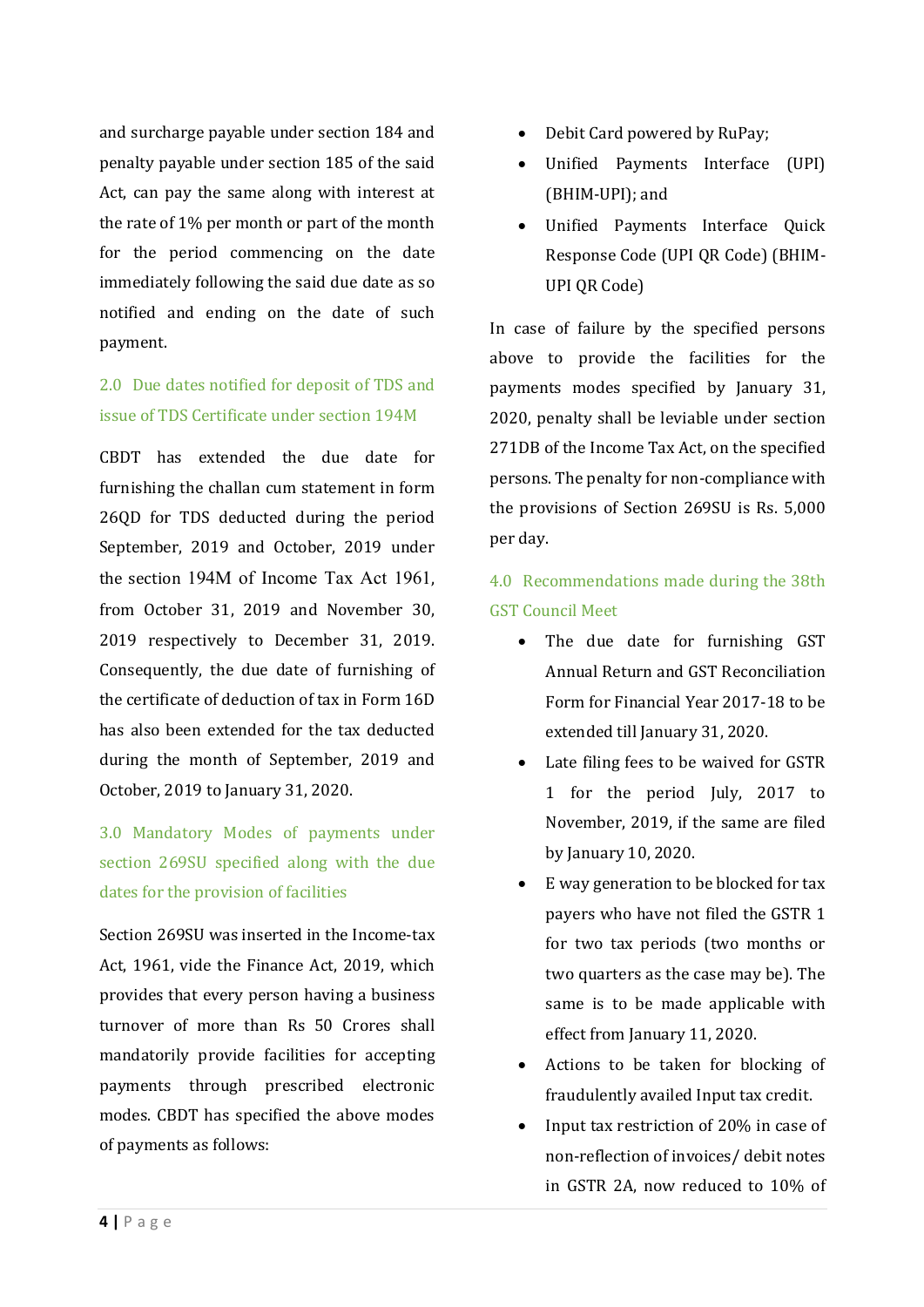the eligible credit appearing in GSTR 2A..

# 5.0 E Invoicing provisions notified along with the class of persons

The CBIC has notified the provisions for E Invoicing under the GST regime. The major provisions are as follows:

- Every registered person, whose aggregate turnover in a Financial year exceeds Rs. 100 Crores shall prepare the invoice under the provision of  $E$ Invoicing under GST regime.
- Every Invoice issued by a registered person, whose aggregate turnover in a Financial year exceeds Rs. 500 Crores to an unregistered person (B2C invoice), shall have Quick Response (QR) Code. Also, where such registered person makes a Dynamic Quick Response (QR) code available to the recipient through a digital display, such B2C invoice issued by such registered person containing cross-reference of the payment using a Dynamic Quick Response (QR) code, shall be deemed to be having Quick Response (QR) code.

6.0 Late filing fees waived for GSTR 1 filed during December 19, 2019 to January 10, 2020

Late fee payable under section 47 of the CGST Act has been waived for the registered persons who failed to furnish the details of outward supplies in FORM GSTR-1 for the months/quarters from July, 2017 to November, 2019 by the due date but furnishes the same in FORM GSTR-1 between the period from 19th December, 2019 to 10th January, 2020.

As per notification no. 4/2018- Central Tax, Late fees was leviable at the rate of Rs. 25 per per day under CGST Act and Rs. 25 per day under SGST Act subject to maximum of Rs. 5000 per day under each Act. Late fees was leviable at the rate of Rs. 10 per day under each Act. 

#### 7.0 Extension of DINs to all communications

CBIC has made the generation and quoting of DIN mandatory in all communications (including e mails) with effect from December 24, 2019. Standardised formats of search authorisation, summons, arrest memos, inspection notices etc. have been uploaded on the Directorate of Data Management (DDM) site. These will be available for download w.e.f January 1, 2020.

# 8.0 Renting of Motor Vehicles covered under RCM mechanism

Any provision of service of Renting of any motor vehicle designed to carry passengers where the cost of fuel is included in the consideration charged from the service recipient has been provided an option to pay GST either at 5% with limited ITC (of input services in the same line of business) or  $12\%$ with full ITC.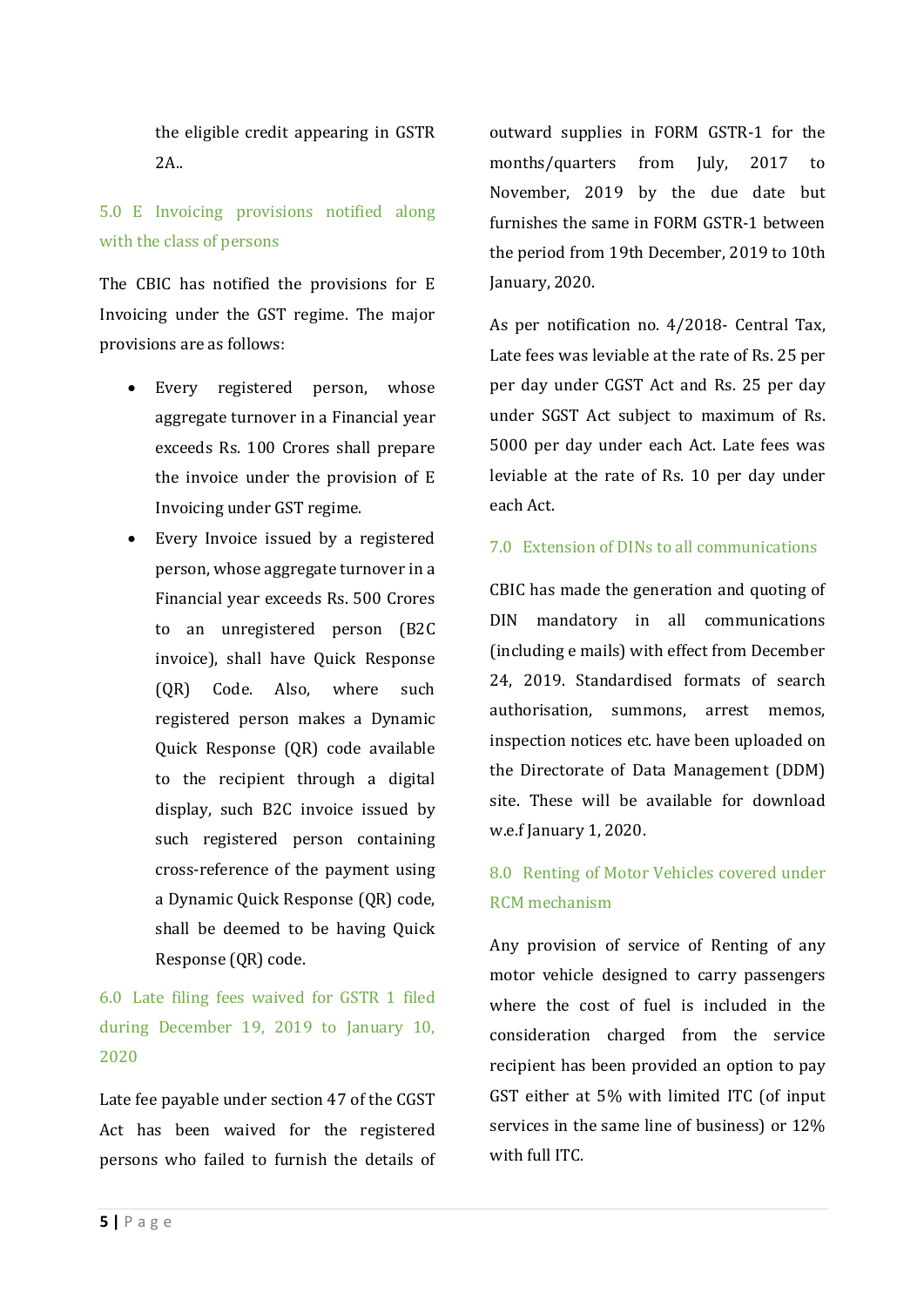### **SEBI**

## 1.0 Filing of Offer Documents under SEBI (ICDR) Regulations, 2018

The Securities and Exchange Board of India (SEBI) have issued Circular dated December 11, 2019 with respect to Filing of Offer Documents under Securities and Exchange Board of India (Issue of Capital and Disclosure Requirements) Regulations, 2018 which provides jurisdiction for filing of Draft Offer Documents in respect of issues. The Circular provides that Draft Offer Documents in respect of issues of:

- Estimated issue size greater than Rs. 750 Crore shall be filed with SEBI head Office, Mumbai.
- For issues of size up to Rs. 750 crores it shall be filed with the concerned regional office of the Board under the jurisdiction of which the registered office of the issuer company falls.

# 2.0 Management and advisory services by AMCs to Foreign Portfolio Investors

The Securities and Exchange Board of India (SEBI) have issued Circular dated December 16, 2019 which provides for Restrictions on business activities of the asset management company. The Circular provides that AMCs may provide management and advisory services in terms of Regulation  $24(b)$  of MF Regulations to FPIs falling under the following categories of FPIs as specified in FPI Regulations:

- Government and Government related investors such as central hanks. sovereign wealth funds, international or multilateral organizations or agencies including entities controlled or at least 75% directly or indirectly owned by such Government and Government related investor(s);
- Appropriately regulated entities such as pension funds, insurance or reinsurance entities, banks and mutual funds
- Appropriately regulated FPIs wherein (a) or (b) above hold more than  $50\%$ of shares/ units.

It Further provides that for agreements entered into by the AMCs on or before the date of this Circular, to provide management and advisory services to such FPIs which are not falling under the above categories, the AMCs may continue to provide the services, for the period as mentioned in the agreement or one year from the date of this Circular, whichever is earlier.

3.0 Format on Statement of Deviation or Variation for proceeds of public issue, rights issue, preferential issue etc.

The Securities and Exchange Board of India (SEBI) have issued Circular dated December 24, 2019 To Bring Uniformity in disclosures by Listed Companies have specified the Format for Statement of Deviation / Variation in utilisation of funds raised. The Circular provides that: